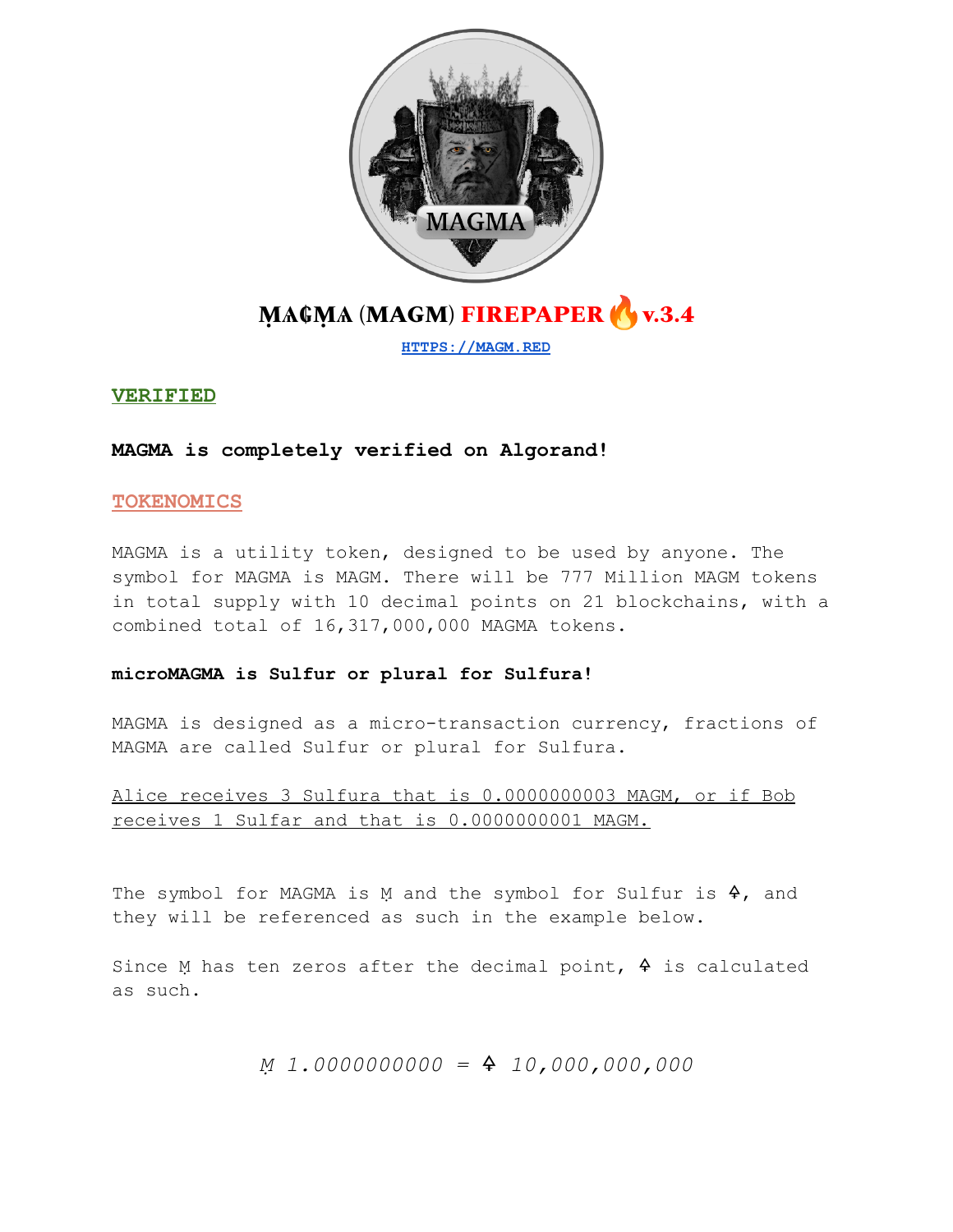*1 =* Ṃ *0.0000000001*

```
1. Algorand (live)
2. Project Forkd (testnet)
3. Ark (twstnet)
4. Cardano (testnet)
5. Stellar (testnet)
6. Solana (TBD)
7. Binance (testnet)
8. Tron (testnet)
9. CRO (TBD)
10. Ethereum (Testnet)
11. Cosmos (TBD)
12. Avalanche (TBD)
13. EOS (TBD)
14. Polkadot (TBD)
15. Polygon (testnet)
16. Lisk (TBD)
17. NEO (WIP)
18. NANO (TBD)
19. Moonriver (TBD)
20. Zilliqa (TBD)
```
21. Enjine **(WIP)**

# **ALGORAND**

**No clawback** ☑️ **NO FREEZE** ☑️ **ASA ID 445362421 10 DECIMAL POINTS**

### **ACCOUNTS**

Ṃ500,000 has been sent to Joe Mendoza, COO of Redeaux Games, wallet address RPGB2ZWV2JJWM2YVZFXHHOV36ZTAFSUJVK7XEE3WBD3B3JNMBTQHS3T2SI.

**&**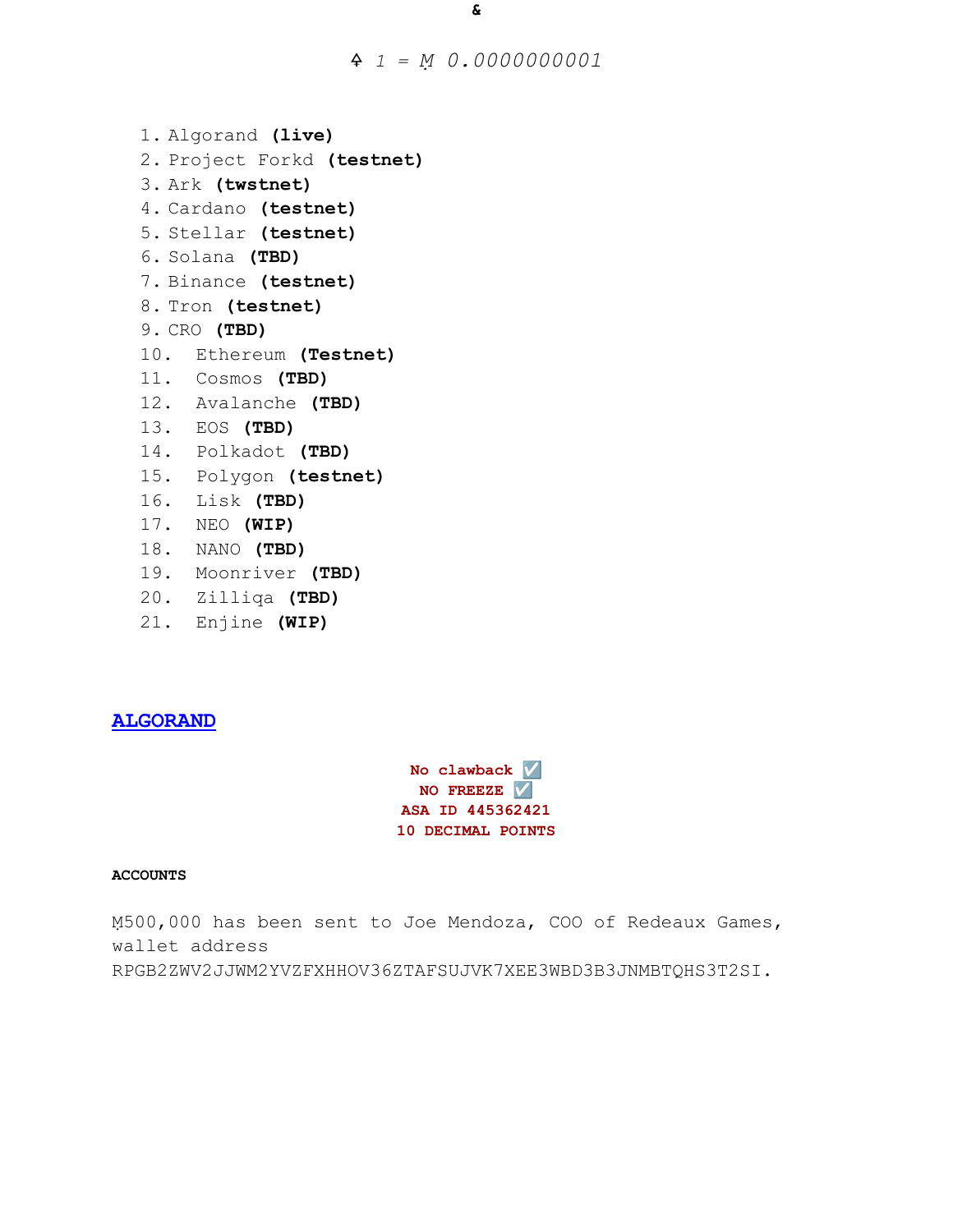Ṃ500,000 has been sent to Nina Bimbo Tene, Executive Intern of Redeaux Games, wallet address J4SSMI67QXMTIVVNICJUZQO73LBL6C2WQNHJP27LFLAMVO2H6UPF5FARZA.

Ṃ7,000,000 has been sent to the Lead DEV/Founder/CEO of Redeaux Games, wallet address UNBQ62CF2GWFIOU6B2LTC6KYP237BKA6GOKACN3NJAFJRJ33GOFTYBB4Z4.

Ṃ68,000,000.92297606 has been sent to the Redeaux Games reserve wallet, wallet address VA3R6KRSRWIR54NAV5QNJFNRQXFLWWDETSZ22DOS6I64OQGS4HYLRMSQ3U.

Ṃ1,005.9375745981 was sent to an early adopter.

#### **AIRDROPS**

There have been a total of 5 successful MAGMA airdrops. We are currently dropping via Discord. We have ended the airdrops, though we conduct a few for a specific demographic of holders.

#### **Partners**

<https://thealgofaucet.com> provides the staking program for MAGMA and MAGMA's NFT projects.

#### **Staking**

Automatic Staking rewards with specific qualified MAGMA holders, holding M100 or more automatically enters the address into the staking reward pool.

The rewards are 12% APY compounded into daily payouts.

### **Crowdfunding the LP**

Holding 100 MAGMA or more and holding 1,000 MAGM/ALGO LP tokens or more pays out double, 24% APY compounded daily payouts.

### **Yield Farming**

We teamed up with AlgoDoggo.com, to handle the MAGMA Yield Farming system. You will earn 2% for indoor farming and 1% to 3% for outdoor farming, to learn more please visit, <https://www.algodoggo.com/farms>.

**LOCKED UP TOKENS/LP**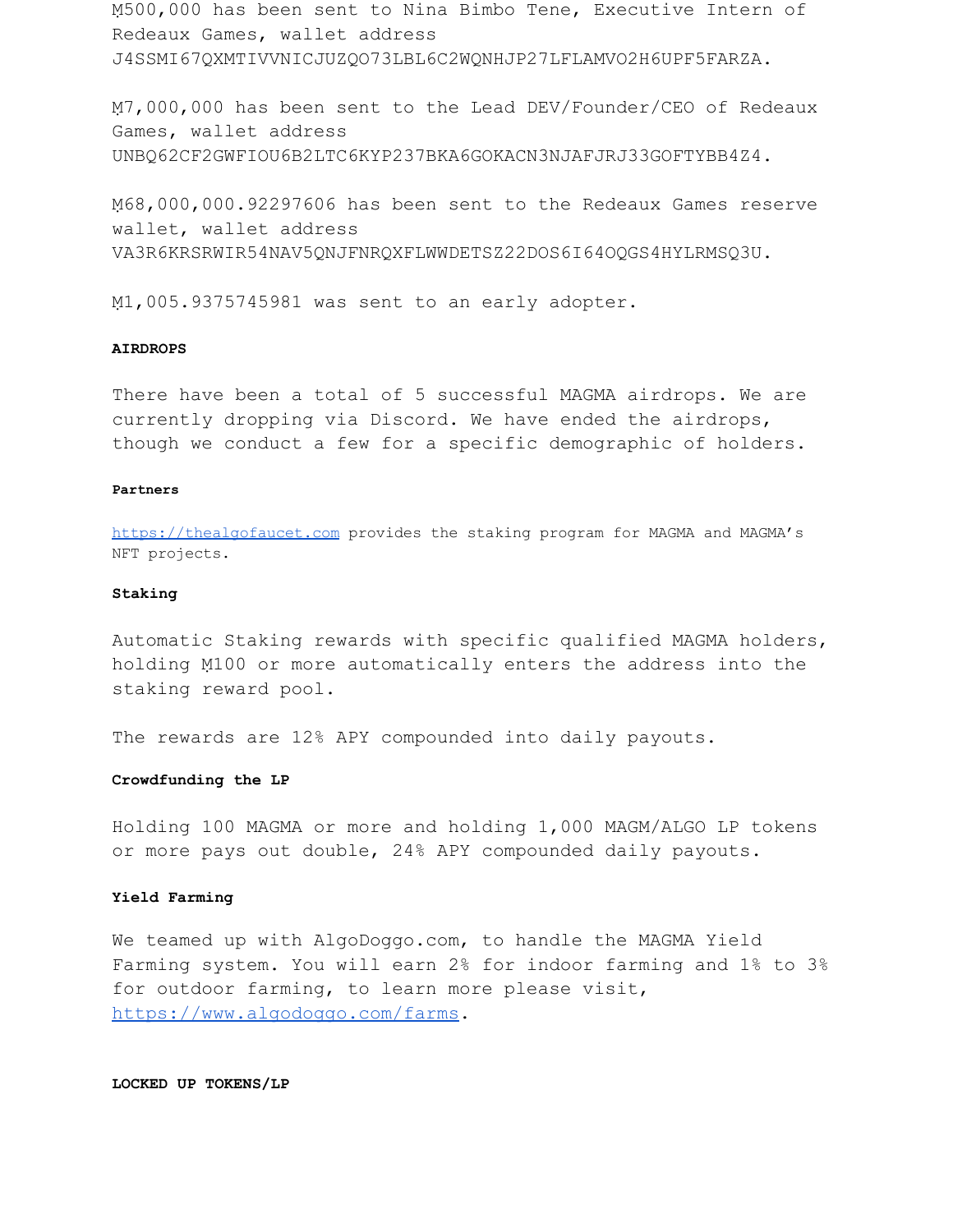We locked up 84% of MAGMA tokens until December 1st 2028, view more on Tinylock, <https://tinylock.org/search?asa1=445362421>.

We locked up the Tinyman LP until December, 1st 2030, <https://tinylock.org/search?asa1=553864467>.

We locked up the Pact.fi LP until December 1st, 2030, <https://tinylock.org/search?asa1=686225377>.

We locked up the AlgoFi LP until December 1st, 2030, <https://tinylock.org/search?asa1=634476907>.

We are waiting for the launch of HumbleSwap v2, the current LP for HumbleSwap is 684789413, it is not locked. To learn more visit <https://app.humble.sh>.

#### **NFT PROJECTS**

**VERFIED:** We are working on verifying the NFTs.

#### *The Royalty Collection*

Is a collection of the most iconic Kings, Queens and leaders from the medieval time period of Lairiah. There are 11 total Royals and only 1 each minted. Holding these in your wallet pays daily rewards in MAGMA. To learn more go to <https://magm.red/nft>.

### *NFT LAND CARDS*

¼ ACRE NFT LAND CARD for Emelssad, Ark Islands reserves the card holder ¼ acre parcel of land in Emelssad, AI of Lairiah, when The Verse publicly launches on the main network. Owning this NFT earns M1.25 per day. To learn more please go to [https://algogems.io/nft/709023419.](https://algogems.io/nft/709023419)

### **DISCORD MODS**

We have five Discord Mods referred to as  $\sqrt{\ }$  COMMANDERS and 5 Discord Community Leaders referred to as SQUAD LEADERS.

Each one of our  $\sqrt{2}$  COMMANDERS receives M500 per week on every Saturday.

- 1. EnochLee
- 2. Kaboi
- 3. LolzyOfficial
- 4. \$Magma\_DM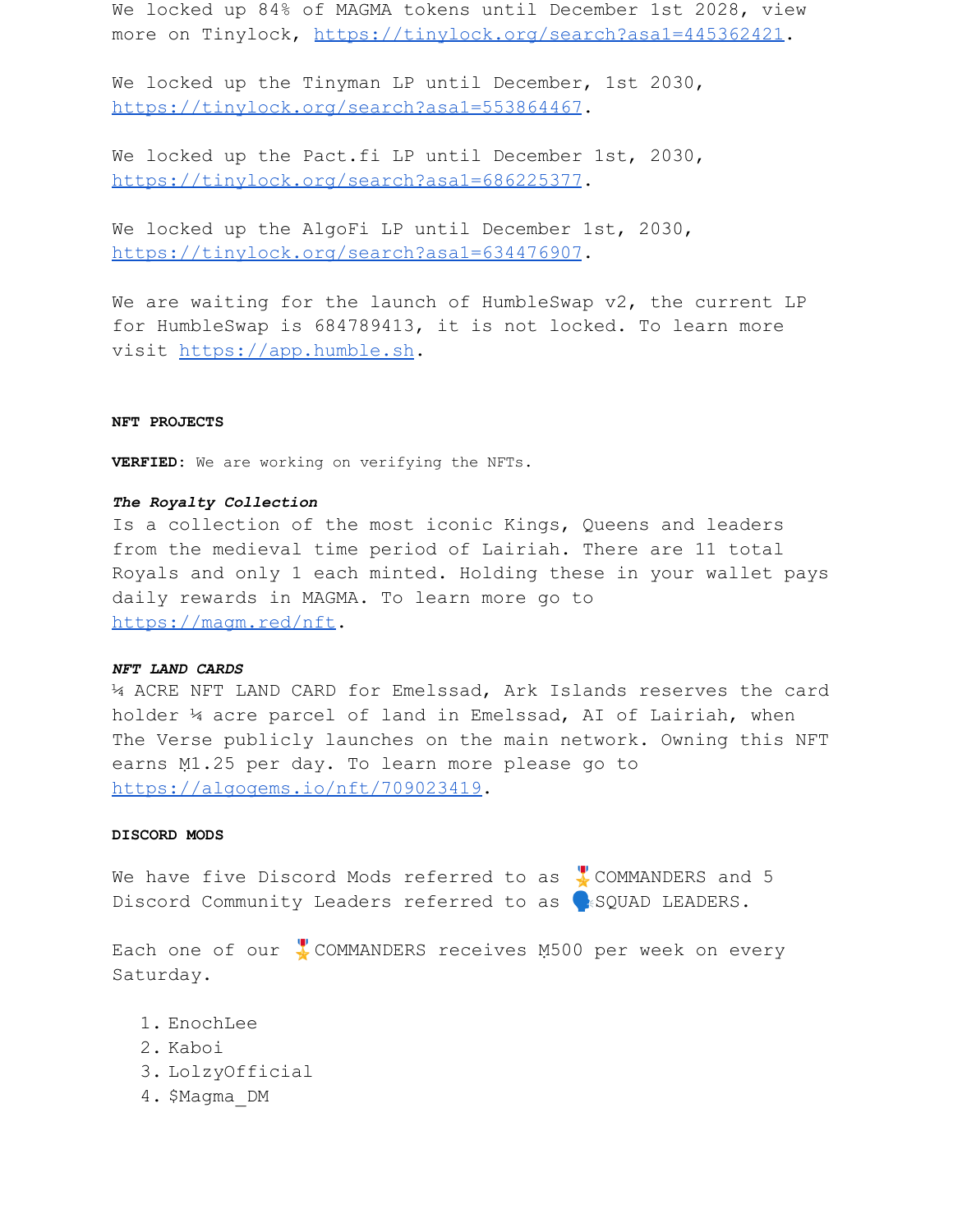- 5. Gerald
- 6. Eminent222
- 7. Adeyincar

Each one of our SQUAD LEADERS receives M250 per week on every Saturday.

- 1. Whoisabk
- 2. SuperSalmon not a lame duck
- 3. Ayo
- 4. Vie

# **GIVEAWAYS**

We are working on different giveaway contents periodically. To get signed up please join our Discord group at <https://discord.gg/ZrktqrRdXN>

# **EXCHANGES**

Pact.fi [https://app.pact.fi/swap?pair=ALGO/MAGMA%23445362421\(100\)](https://app.pact.fi/swap?pair=ALGO/MAGMA%23445362421(100)) Tinyman [https://app.tinyman.org/#/swap?asset\\_in=0&asset\\_out=445362421](https://app.tinyman.org/#/swap?asset_in=0&asset_out=445362421) AlgoFi - <https://app.algofi.org/> AlgoDex - <https://app.algodex.com/trade/445362421> HumbleSwap [https://app.humble.sh/swap?poolId=684789228&asset\\_in=0&asset\\_out](https://app.humble.sh/swap?poolId=684789228&asset_in=0&asset_out=445362421) [=445362421](https://app.humble.sh/swap?poolId=684789228&asset_in=0&asset_out=445362421) Defly - <https://defly.app>

## **PRICE CHARTS**

AlgoCharts [https://algocharts.net/chart.php?asset\\_in=0&asset\\_out=445362421](https://algocharts.net/chart.php?asset_in=0&asset_out=445362421) TinyChart - <https://tinychart.org/asset/445362421>

## **EXPLORERS**

AlgoExplorer - <https://algoexplorer.io/asset/445362421> GoalSeeker <https://goalseeker.purestake.io/algorand/mainnet/asset/445362421>

## **MORE LINKS**

<https://ecosystem.algorand.com/project/magma>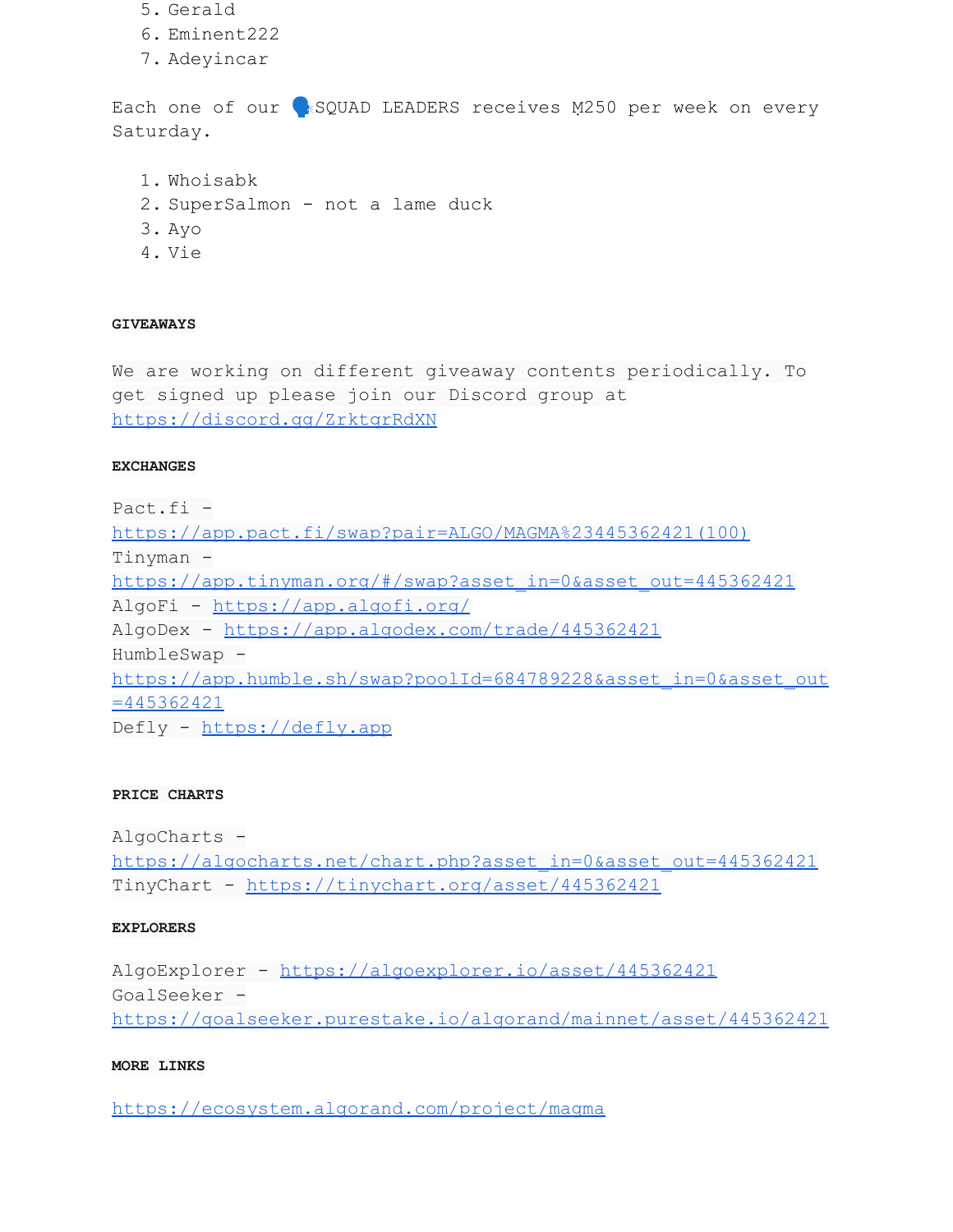#### **WALLETS**

MyAlgoWallet - <https://wallet.myalgo.com/> PeroAlgo Wallet - <https://perawallet.app/> AWallet - <https://www.a-wallet.net/>

ASAStats -

[https://www.asastats.com/KE5A23DGZUKXMC3ZRBO2X3DP3HOD6F5ELV4KXS3](https://www.asastats.com/KE5A23DGZUKXMC3ZRBO2X3DP3HOD6F5ELV4KXS3ORTX27GNRR7PRRHZRPU) [ORTX27GNRR7PRRHZRPU](https://www.asastats.com/KE5A23DGZUKXMC3ZRBO2X3DP3HOD6F5ELV4KXS3ORTX27GNRR7PRRHZRPU)

AlgoSigner -

[https://chrome.google.com/webstore/detail/algosigner/kmmolakhbgd](https://chrome.google.com/webstore/detail/algosigner/kmmolakhbgdlpkjkcjkebenjheonagdm?hl=en-US) [lpkjkcjkebenjheonagdm?hl=en-US](https://chrome.google.com/webstore/detail/algosigner/kmmolakhbgdlpkjkcjkebenjheonagdm?hl=en-US)

**TODO**

MAGMA LOTTO **(cancelled)** STABLE SMART CONTRACT **(WIP)**

# **ETHEREUM**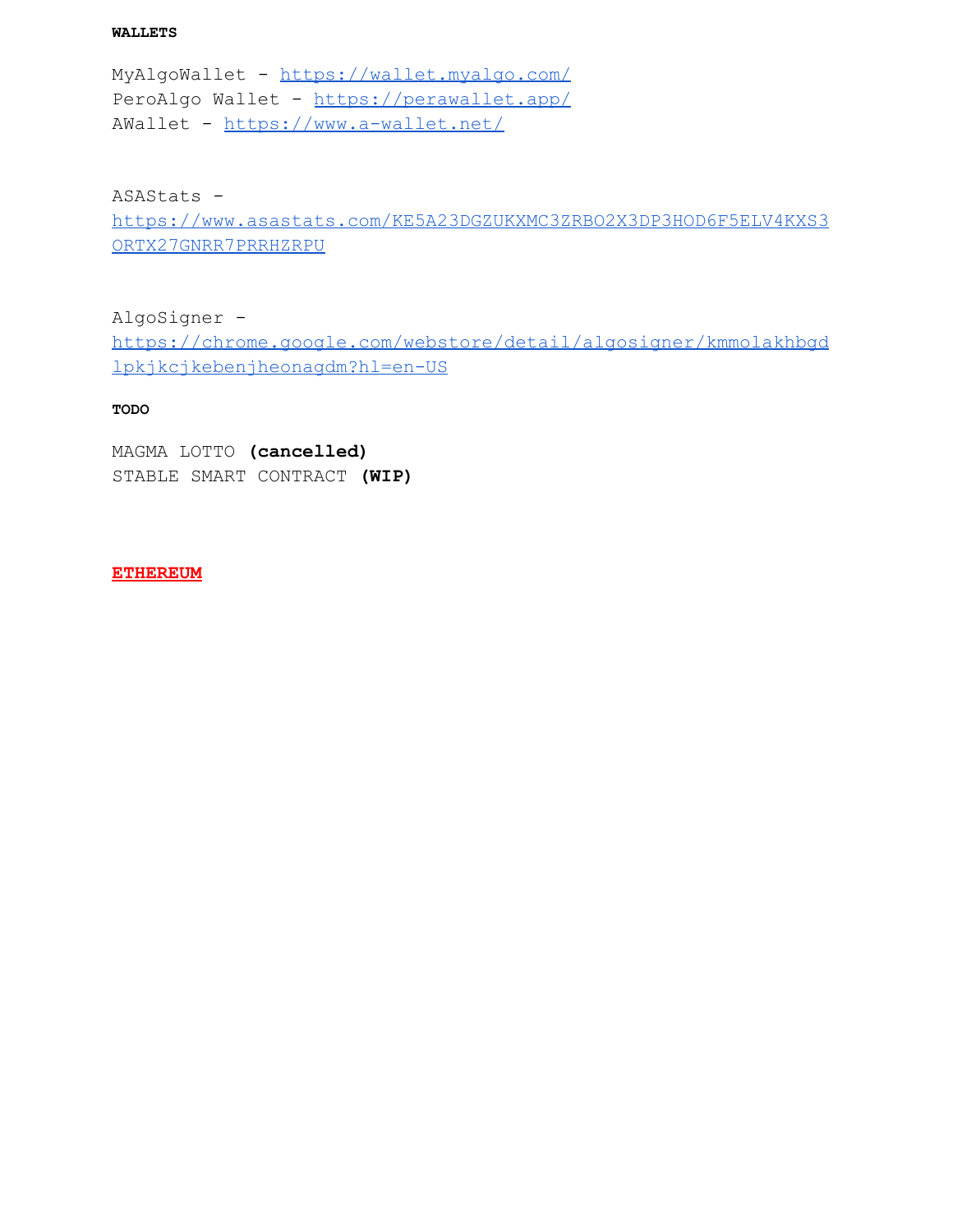# **PROJECT FORKD**

Not all of the details of Project Forkd are currently publicly available.

Project Forkd is a MAGMA expansion project and will provide the capabilities such as the smart bridging, which will allow for cross-chain swaps of MAGMA on any blockchain. Not only will it enable swapping MAGMA cross-chain, but it will allow the swapping of the parent tokens from those blockchains.

Example 1: SmartBridge Swap MAGM/ALGO —> MAGMA, but it will also allow for ALGO —> MAGMA.

Example 2: SmartBridge Swap MAGM/ETH —> MAGMA, but it will also allow for ETH —> MAGMA.

Example 3: SmartBridge Swap BTC  $\rightarrow$  MAGMA, as well.

Here is the map of the infrastructure we have planned for MoltenChain, MAGMA's very own blockchain. These nodes will also host the Epic Online Services P2P node for The Verse.

[https://www.google.com/maps/d/u/0/edit?mid=1s6jwZP6ZCvBHONnaWWXr](https://www.google.com/maps/d/u/0/edit?mid=1s6jwZP6ZCvBHONnaWWXrlOGqIiEgEk17&usp=sharing) [lOGqIiEgEk17&usp=sharing](https://www.google.com/maps/d/u/0/edit?mid=1s6jwZP6ZCvBHONnaWWXrlOGqIiEgEk17&usp=sharing)

# **CARDANO**

777,000,000 MAGMA HAVE BEEN MINTED ON THE CARDANO BLOCKCHAIN. We are working on this.

### **STELLAR**

777,000,000 MAGMA HAVE BEEN MINTED ON THE STELLAR BLOCKCHAIN. We are working on this.

### **ABOUT MAGMA**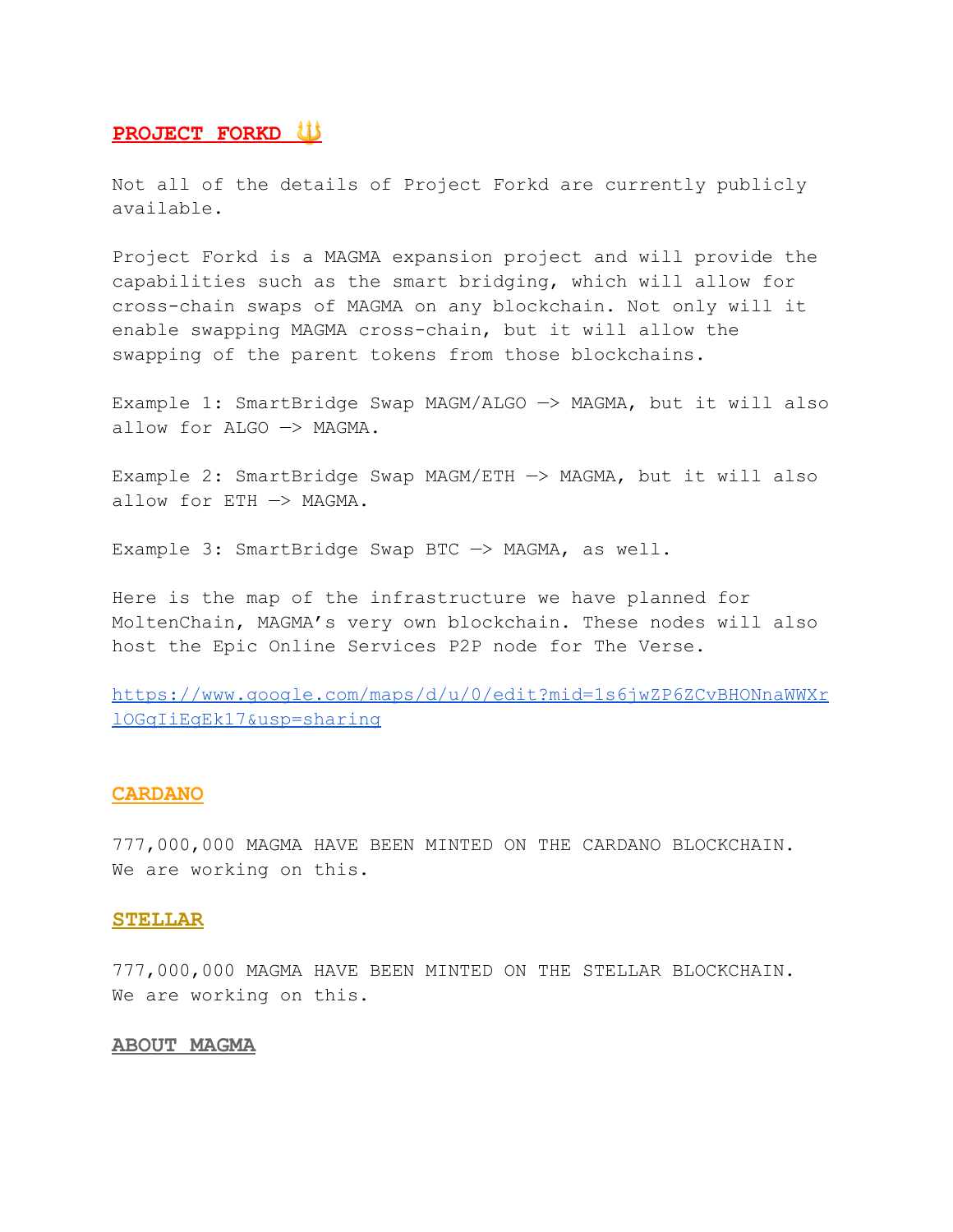MAGMA has been developed by Redeaux Games to power economies within their games and other products. To learn more about Redeaux Games, go to their website at <https://www.redeaux.games>

Anyone can use MAGMA and can include it into their websites/app, projects, or games with ease. We are creating an entire API around MAGMA, so using it anywhere will be easy!

## **CROSS-CHAIN (SMARTBRIDGE)**

We are developing a smartbridge system to enable cross-chain swaps between different blockchain networks.

The idea behind MAGMA is to create a super simple way for new or existing users to swap almost any currency into MAGMA!

For FIAT to MAGMA we are reaching out to MoonPay and Circle.

We will not make assumptions about when this feature will be available, but when we get close we will announce it on our website (<https://magm.red/>), and on our Discord server [https://discord.gg/v9ukSBWVa5.](https://discord.gg/v9ukSBWVa5)

# **THE VISION**

MAGMA will be the economy of an open source metaverse style game, coming out in the future. MAGMA will also be used in a new music and podcasting streaming service that is currently being developed.

MAGMA will also have an independent DEX, wallet and NFT platform, with some features baked into The Verse.

We are currently working on these features, and it will take some time to do it. When we get more information we will update the Firepaper.

**THEORIES:** We are exploring different ways to be more stable and other possibilities with MAGMA.

## **FUTURE RELEASES**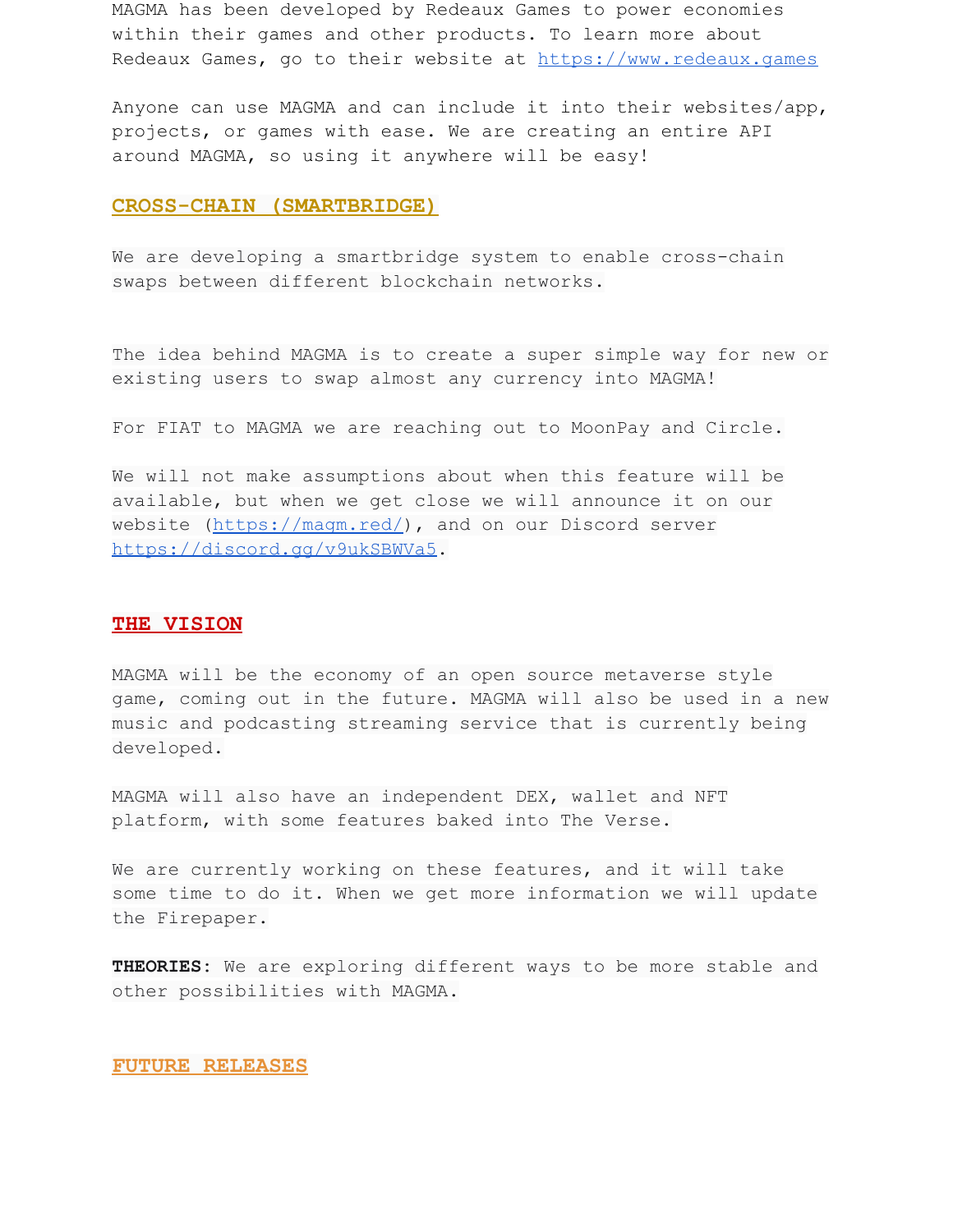**THE VERSE**: The Verse is an open source metaverse style communication platform, featuring multiple multiplayer games developed by the users. MAGMA is the currency that will power the economy within The Verse.

**EXPLODE**: Explode is a music/podcast streaming platform, it offers the ability for fans to directly tip the artists or creators with MAGMA.

Explode will be streaming within The Verse, exposing the artists and creators to The Verse.

**LIVINGRED**: Is a social network both within The Verse and for reality. MAGMA will offer monetization for LivingRed.

**MAGMA GIFT CARDS:** We are developing a method for a MAGMA Gift Card service. We are putting together a proof of concept using Smart Contracts and a custom system allowing a user to purchase an amount of MAGMA, using their debit cards, bank transfers, PayPal, or any cryptocurrency. They can then send a QR code or hash ID to whomever they want to be redeemed.

The smart contract will create a buy order at the current market value and lock into escrow until the contract is redeemed with the QR code or hash ID. The smart contract will deposit the amount in escrow to their connected wallet.

## **SOCIALS**

Here is a list of the socials for MAGMA

- <https://www.linkedin.com/company/redeaux-games/>
- <https://reddit.com/r/magm>
- [https://www.instagram.com/magma\\_army](https://www.instagram.com/magma_army)
- <https://youtube.com/channel/UCEhZA5-73wmatVWRkiLlQxQ>
- <https://twitter.com/RedeauxG?t=exzZO9Oi9kT5zdM5q8UnYA&s=09>
- <https://twitter.com/MagmaArmy?t=8czK7JIwwxc1H8rOnBfBog&s=09>
- [https://www.reddit.com/r/magma\\_army?utm\\_medium=android\\_app&](https://www.reddit.com/r/magma_army?utm_medium=android_app&utm_source=share) [utm\\_source=share](https://www.reddit.com/r/magma_army?utm_medium=android_app&utm_source=share)
- <https://www.facebook.com/magmaarmy>
- <https://discord.gg/v9ukSBWVa5>